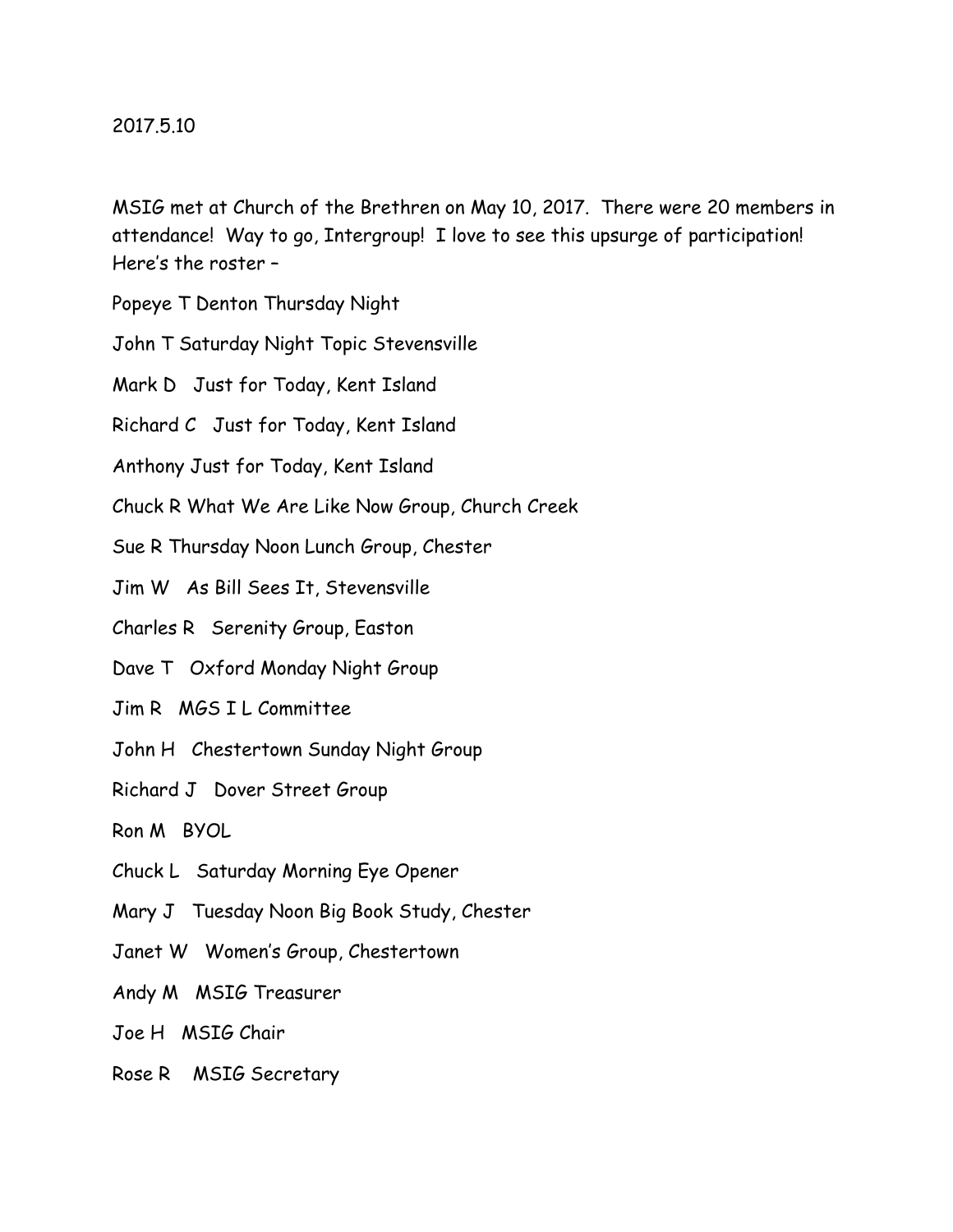Popeye told us at the start of the meeting that he was passing around a Where and When for all to examine and share new meetings that should be included in the next printing.

The minutes were read, corrected, and approved. The secretary announced the upcoming events, as the Activities chair was not able to attend this month's meeting.

Treasurer's report was read and approved.

PI/CPC -Chuck L shared that not much happened last month, but should have something to report next month.

OFFICE -the office could use a new printer. Andy reported that Jennifer B had found an HP Laser Jet printer for between \$135 and \$150, which comes with an original ink cartridge that can print 500 pages and that subsequent cartridges can print 1000 pages. He added that Hewlett Packard has a program where they will send us ink monthly, based on our consumption. A motion was made and seconded to go ahead and spend this money for a black and white printer. Richard offered to donate a black and white printer and was so eager to contribute that he went to retrieve it from his house. In his absence, discussion was held as to whether or not we should invest in a color printer. Mary J suggested that a color printer is not that much more, about \$300, and that, should we decide to go with color, we should opt for a printer that has separate cartridges for each color, as opposed to one that has a single cartridge containing all three colors. Jim R told us that, with technology progressing as quickly as it has, copies can be made for as little as 5 cents per page. Still, it was decided that a printer might make the office more appealing for people to staff it. Andy pointed out that the urgent need is past, and Jim suggested that we invest in a color printer and table the motion til next month. Then Richard returned with his black and white printer and I'm hoping that it can be used at the office in the interim. Chuck R asked who has a key to the office and Joe said that he did. Andy reported that, from what he's seen in his visits to the office, it hasn't been well staffed lately. Sue pointed out that interest and participation in subcommittee activities seems to be good at first, then fades away quickly.